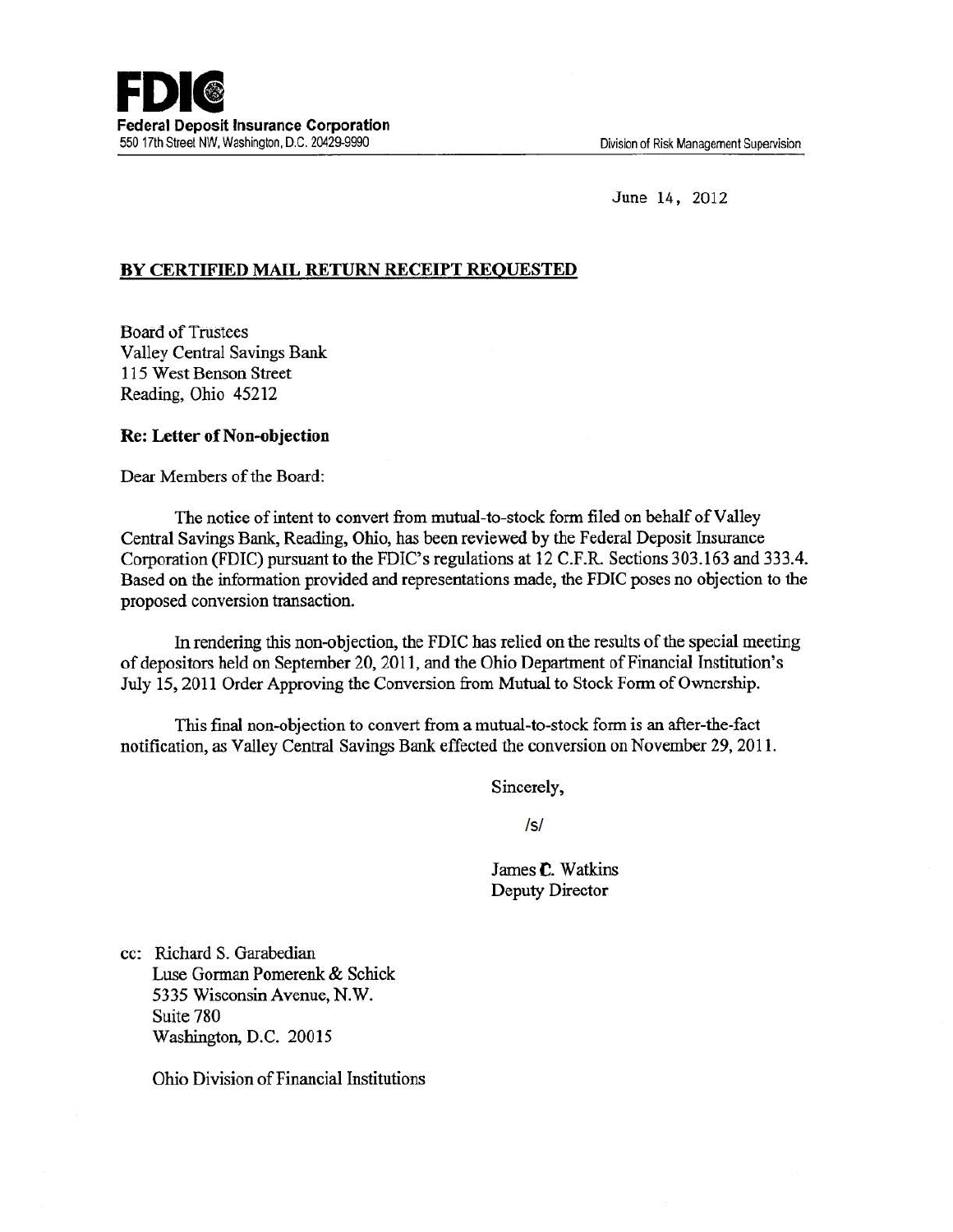#### FEDERAL DEPOSIT INSURANCE CORPORATION

Valley Central Saving Bank Reading, Hamilton County, Ohio

## Application for Consent to Merge

#### ORDER AND BASIS FOR CORPORATION APPROVAL

Pursuant to Section 18(c) and other provisions of the Federal Deposit Insurance (FDI) Act, an application has been filed on behalf of Valley Central Saving Bank, Reading, Ohio (Mutual Institution), currently a state-chartered, mutually-owned Deposit Insurance Fund (DIF) member with total resources of \$85,708,000 and total deposits of \$58,528,000 as of March 31, 2011, for the FDIC's consent to merge with Stock Bank, a proposed Ohiochartered stock savings bank.

The transaction is to effect the Mutual Institution's plan of reorganization which, solely to facilitate such undertaking, provides for:

- The chartering of Valley Central, MHC, as a federally-chartered mutual holding company (MHC);
- The chartering of Valley Central Bancorp, Inc., (Bancorp) as a federally-chartered capital stock corporation and wholly-owned subsidiary of the MHC;
- The chartering of Stock Bank as an Ohio-chartered stock savings bank and as a wholly-owned subsidiary of the Bancorp;
- The merger of Valley Central Savings Bank with and into Stock Bank (Resultant Bank).

Upon consummation of the reorganization, the deposits of Resultant Bank will continue to be insured under the DIF, and simultaneously retain the name of Valley Central Savings Bank. On the effective date of the reorganization, Valley Central Savings Bank will be a stock bank that is wholly owned by Bancorp. An application for the establishment of the MHC was approved by the Office of Thrift Supervision on July 1, 2011. The State of Ohio Division of Financial Institutions is expected to approve VaHey Central Savings Bank's application to reorganize into a mutual holding company structure and establish and operate a stock savings bank subsidiary. Following consummation of the merger, Valley Central Savings Bank will operate the same banking business, with the same management, at the same location now being served by the Mutual Institution. The proposed transaction will not alter the competitive structure of banking in the market served by the Mutual Institution. Valley Central Savings Bank's main office will continue to be located at 115 West Benson Street, Reading, Ohio.

Notice of the proposed transaction, in a form approved by the FDIC, has been published pursuant to the FDI Act. A review of available information, including the Community Reinvestment Act (CRA) Statement of the Mutual Institution, disclosed no inconsistencies with the purposes of the CRA. Valley Central Savings Bank is expected to continue to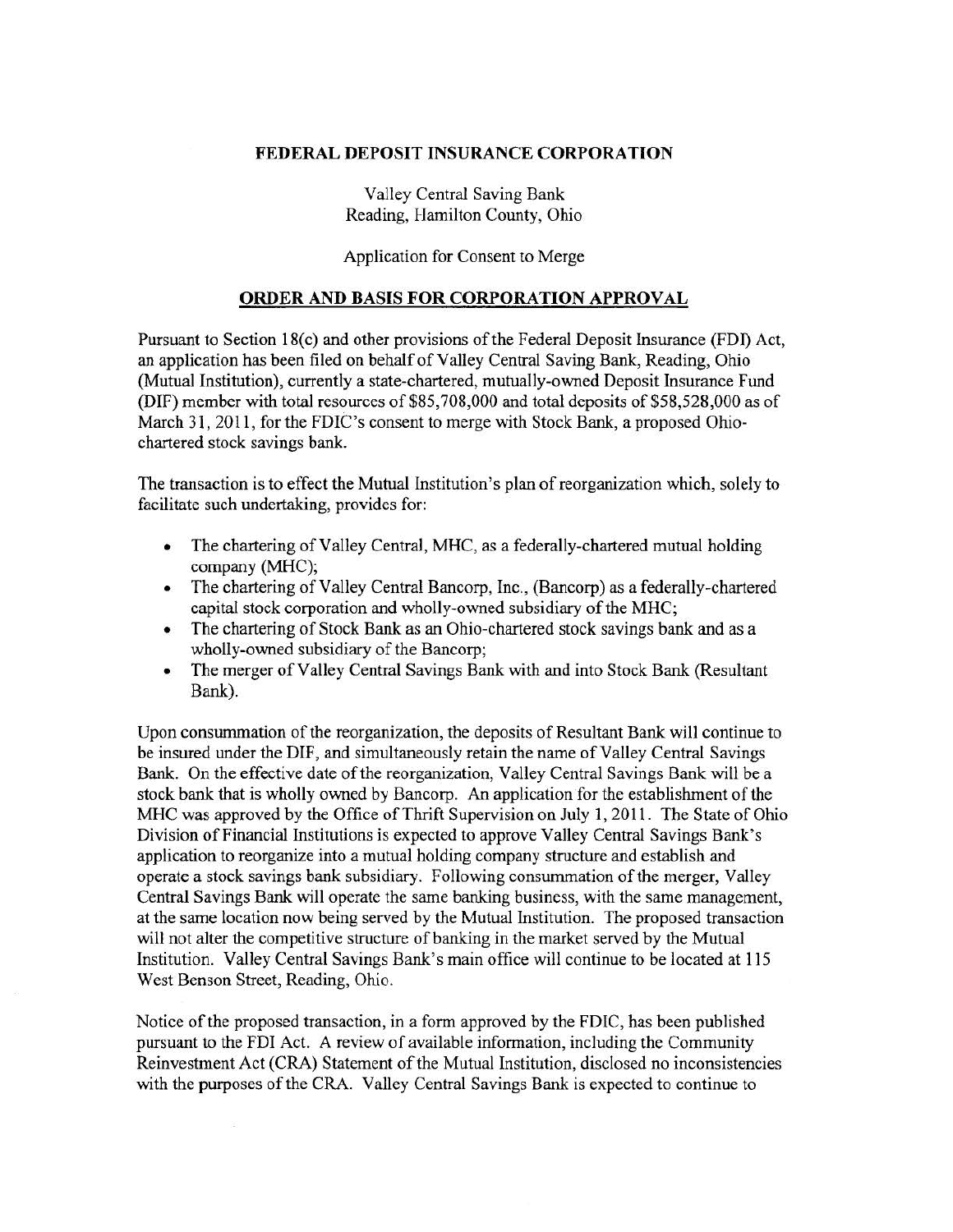meet the credit needs of its entire community, consistent with the safe and sound operation of the institution.

In connection with the merger application, the FDIC has taken into consideration the financial and managerial resources and prospects of the Mutual Institution and the Resultant Bank, the convenience and needs of the community to be served, and the competitive effects of the proposed transactions. The FDIC has also taken into consideration the effectiveness of the insured depository institution involved in the proposed merger transaction, in combating money-laundering activities.

Having found favorably on all statutory factors, it is the FDIC's judgment that the application should be and is hereby approved, subject to the following conditions, some of which are continuing in nature:

- l. That, except for the proposed transfer of stock to Valley Central, MHC, no shares of the stock of Valley Central Savings Bank shall be sold, transferred or otherwise disposed of, to any person (including any Employee Stock Ownership Plan) unless prior notice is provided to, and non-objection is received from, the FDIC;
- 2. That, prior to a sale, transfer or other disposition of any shares of Valley Central Savings Bank to any person (including any Employee Stock Ownership Plan) or a conversion of Valley Central, MHC to stock form, Valley Central Savings Bank will provide written notification to the FDIC and provide the FDIC with copies of all documents filed with the state and federal banking and/or securities regulators in connection with any sale, transfer, disposition or conversion;
- 3. That, should any shares of stock of Valley Central Savings Bank be issued to persons other than Valley Central, MHC, any dividends waived by Valley Central, MHC must be retained by Valley Central Savings Bank and segregated, earmarked or otherwise identified on its books and records. Such amounts must be taken into account in any valuation of the institution and factored into the calculation used in establishing a fair and reasonable basis for exchanging shares in any subsequent conversion of Valley Central, MHC to stock form and shall not be available for payment to or the value thereof transferred to minority shareholders, by any means including through dividend payments or at liquidation;
- 4. The Bank provides written evidence to the FDIC that the Plan of Reorganization and proposed conversion was approved by an affirmative vote of three fifths of all votes entitled to be cast by members of Valley Central Savings Bank at a Special Meeting of its depositors; and
- 5. The Bank provides written evidence to the FDIC that the State of Ohio Division of Financial Institutions applications for the proposed conversion have been approved.